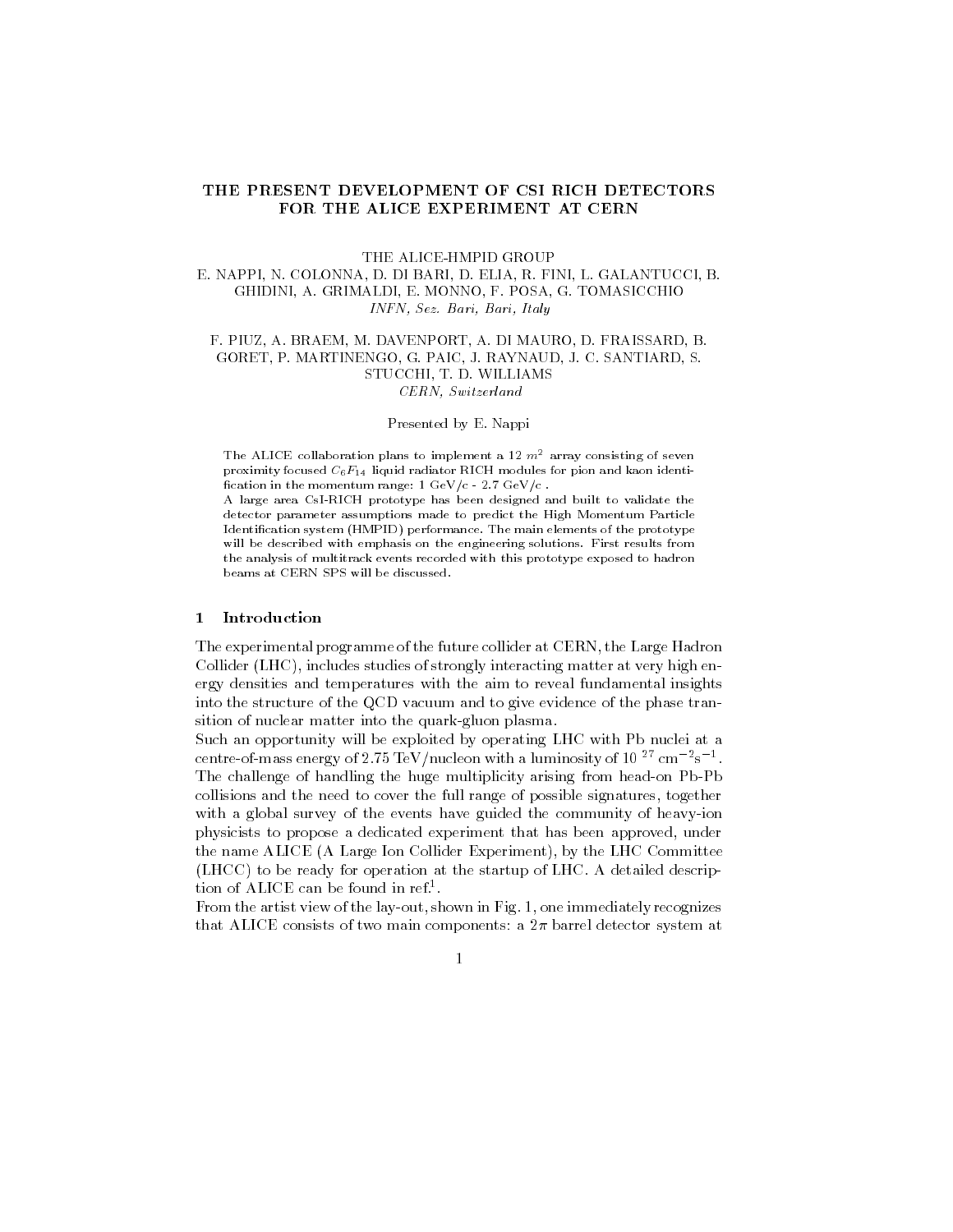midrapidity embedded within the solenoidal magnet hitherto used in LEP's L3 experiment and a forward muon spectrometer.

The following detectors, starting from the beam axis, are sheathed in the L3



Figure 1: General view of the ALICE lay-out.

magnet:

- an inner tracking system (ITS) with six cylindrical layers of highly accurate position-sensitive silicon detectors;

- a cylindrical, large volume, time projection chamber (TPC);

- a large area particle identification array of time of flight detectors (TOF);

- a second particle identification device for higher momentum particles (HMPID); - a single arm outer electromagnetic calorimetric complex (PHOS) located below the central barrel region.

A zero degree calorimeter, positioned far downstream in the tunnel, completes the set-up.

Particle identification (PID) in the full range of momentum is crucial for the physics that ALICE is designed to study, indeed TOF and HMPID systems enhance PID capability in the momentum range covered by  $dE/dx$  measurements in ITS and TPC and allow to identify particles at much higher momenta than using dE/dx alone.

Namely, the TOF barrel is being optimized for the identification, on a track-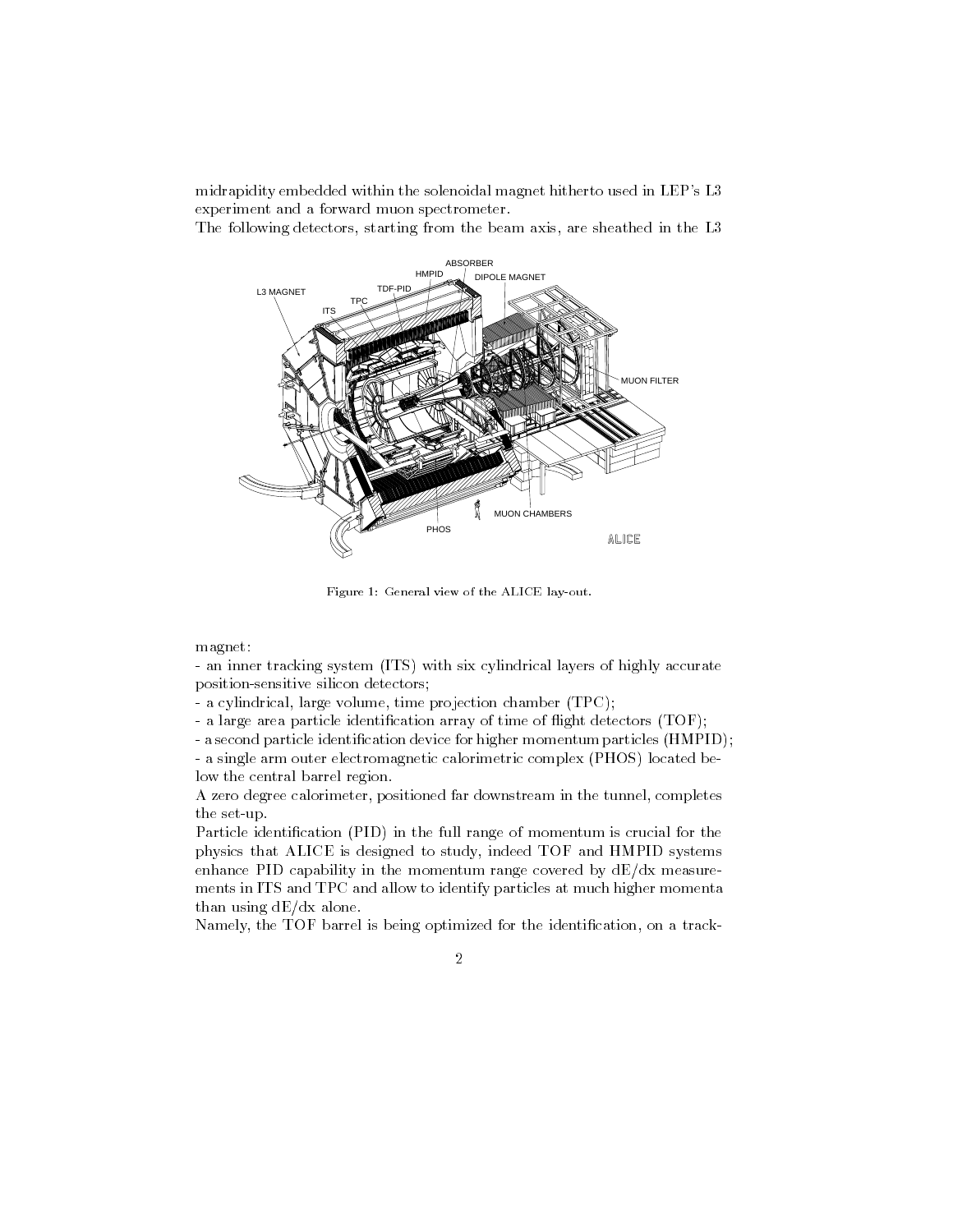by-track basis, of hadrons with a transverse momentum below  $2 \text{ GeV}/c$ , with a separation between pions and kaons better than 3 sigmas while HMPID is being designed to extend the useful range to  $2.7 \text{ GeV/c}$ .

An array of Parallel Plate Chambers (PPC) is the current solution for the low momentum PID system while the Ring Imaging Cherenkov (RICH) technique is the preferred option for the HMPID.

In this paper, the operating principle, the construction and subsequent tests of a large area CsI RICH prototype with features envisioned for the final HMPID module are discussed.

#### **HMPID** overview  $\overline{2}$

Physics motivations for the single arm HMPID detector are the determination of inclusive particle ratios and transverse momentum spectra in the dense region of the mini-jets that dominate the pre-equilibrium stage of the nucleusnucleus collisions. Therefore, the HMPID is expected to provide useful information on jet quenching by measuring the ratio of high  $p_t$  proton/antiproton spectra. In addition, detector specifications must allow to extend  $p_t$  range where Bose-Einstein interferometry with kaon pairs can be studied.

### $z_{i}$ i HMID design requirements  $z_{i}$

The design of the HMPID has been governed by the need to cover an hadron identification range from  $1 \text{ GeV}/c$  to the largest possible momentum by optimizing the detector features mainly on the performance side rather than on efficiency and geometrical acceptance since it will be dedicated only to inclusive measurements.

The particle identification above  $2 \text{ GeV/c}$  is a challenging task for the TOF technique, whereas an approach based on the detection of Cherenkov light is preferred for the more favourable performance over cost effectiveness ratio. Accordingly, some years ago, the use of a TMAE RICH detector was proposed by some of us <sup>-</sup>. In the meanwhile, several groups actively investigated the opportunity to implement a thin layer of CsI as solid reflective photoconverter in gas counters at atmospheric pressure ", as firstly shown by J. Seguinot et an al. . The invaluable advantage of operating the detector at room temperature,  $\blacksquare$ without the hazardous photosensitive vapour of TMAE, made the CsI RICH technique a more appealing choice not only for ALICE-HMPID but also for other experiments <sup>5</sup> . Indeed, the risk related to an untested design has been compensated by the simpler construction of the CsI based photodetector geometry and the safer operation over long periods than the TMAE RICH one,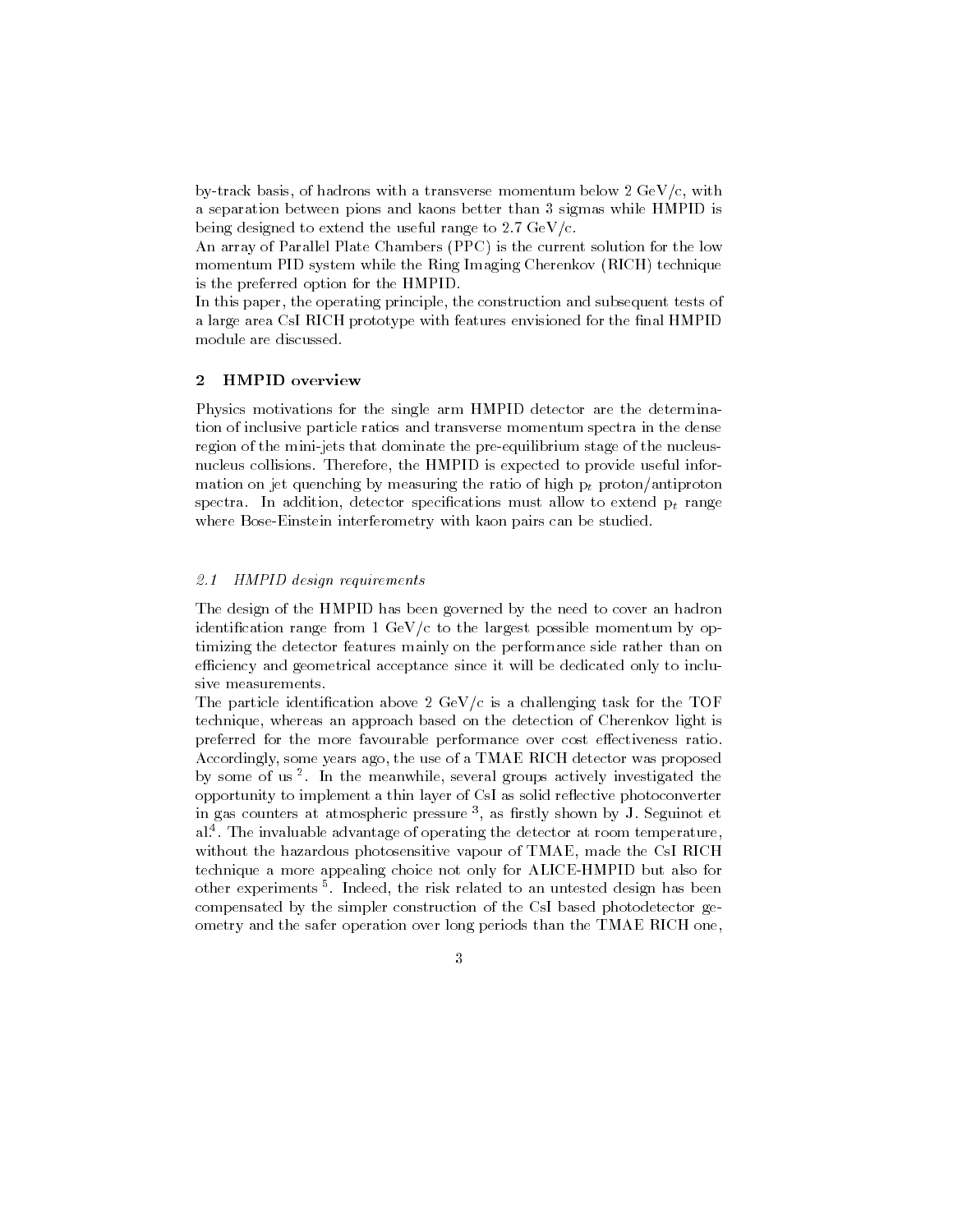as described onwards.

### $\omega \omega$  description of the CsI RICH detector

The schematic view of the RICH detector is shown in Fig. 2. The radiator



Figure 2: Schematic layout of the fast CsI-RICH.

is a 1 cm thick layer of low chromaticity  $C_6F_{14}$  (perfluorohexane) liquid with an index of refraction of n=1.2834 at  $\lambda$ =175 nm corresponding to  $\beta_{min}$  = 0.78 (i.e. a threshold momentum  $p_{th}(GeV/c)=1.26$  m, with m = particle mass in  $\left( \frac{1}{2}C + C^{-1} \right)$ .

The photodetector is a multiwire proportional chamber (MWPC), with anode wires of 20  $\mu$ m diameter, 4 mm pitch and 2 mm anode-cathode gap. The MWPC is filled with pure methane at ambience temperature and pressure.

The UV photon conversion into electrons is achieved with a solid photocathode consisting of a thin layer of CsI evaporated onto a plane segmented into pads of almost 8  $\times$  8 mm  $\overline{\phantom{a}}$  .

The detector volume, placed in between the radiator and the MWPC, is known as "proximity gap" and is necessary to enlarge the Cherenkov cone to a more convenient size for the imaging. Electrons released by ionizing particles in the proximity gap are prevented to enter the MWPC volume by a positive polarization of the electrode close to the radiator.

A low noise and highly multiplexed VLSI analog electronics is fully integrated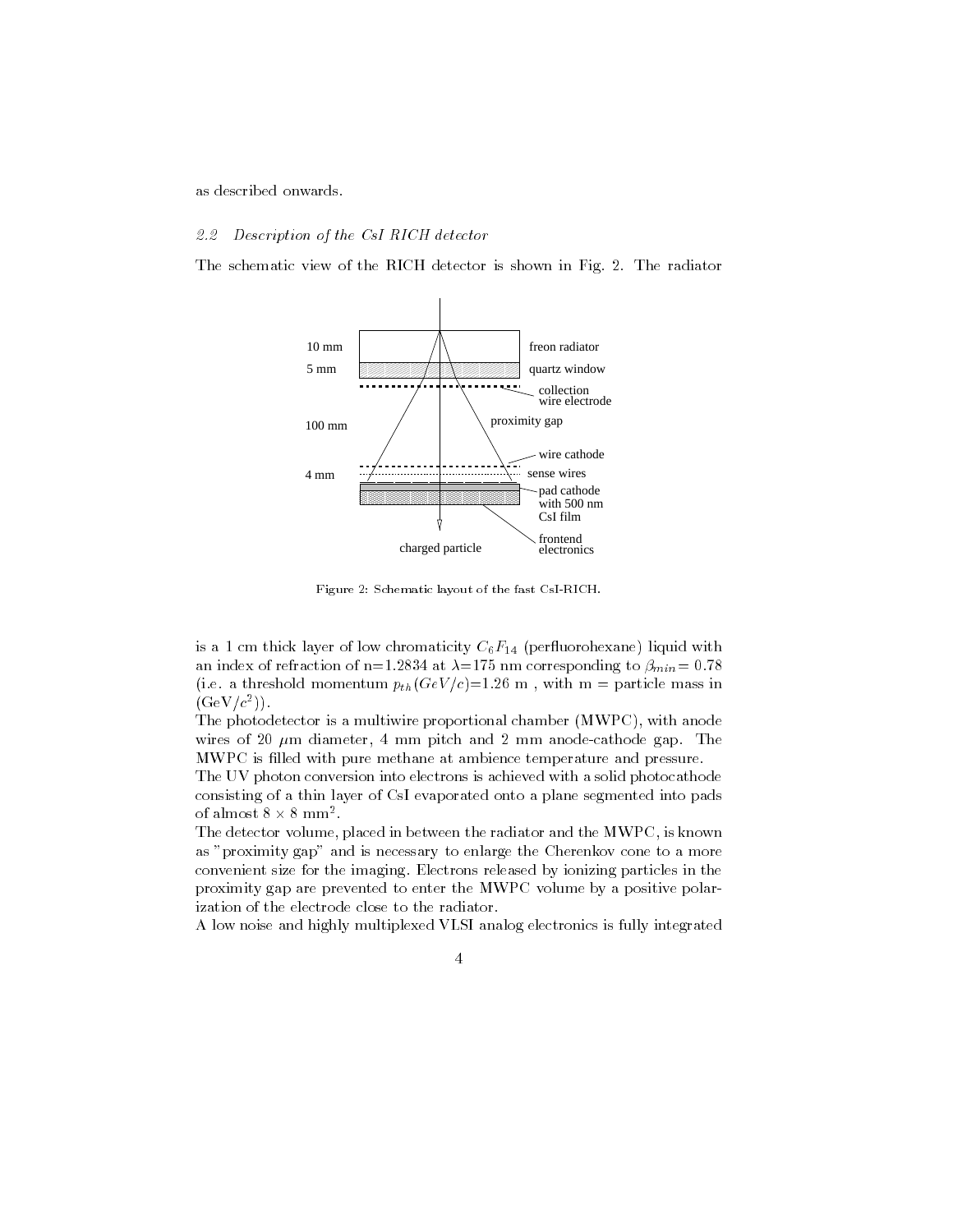on the back side of the cathode plane, enabling the determination of the hit coordinates by centroid measurements.

The adopted geometry shows the following advantages:

1) improved Cherenkov angle resolution since photoconversion is achieved in a single layer without parallax error;

2) simplied structure due to the suppression of the photon detector window employed in the case of a TMAE RICH and consequentely a cost-saving and a reduced total radiation length: a reduced to talk the control radiation length; and the control radiation length; and the control radiation le

4) mechanical tolerances readily achievable on a large detector surface;

5) thin anode-cathode gap (4 mm) which simplifies the cumbersome Cherenkov pattern recognition in high multiplicity environment because the chamber geometry approaches the ideal 2-D geometry and, furthermore it reduces the background since ionizing particles traverse a small sensitive volume;

6) short photoelectron collection time that allows operation at high rates;

7) an additional tracking plane with good position resolution and multitrack resolution capabilities .

#### $\mathbf{3}$ Construction details and assembly

The following criteria draw the HMPID engineering design:

a) a modular construction with elements whose size has been kept as large as technical constraints allow with the aim to keep low the total number needed to cover about 5% of the available phase space in the L3 magnet;

b) single module orientation in such a way to optimize the Cherenkov angle resolution by minimizing the dip angle of incoming particles;

c) a cost effective production of system elements with standard techniques where realibility and durability are key factors.

As outcome, the HMPID array consists of seven RICH modules arranged in a barrel section where each module is located on a spherical surface for better incident angles (Fig. 3).

In fact, since the proposed RICH configuration is of a proximity focusing type, it is mandatory that particles impinge on the Cherenkov radiator within a cone of  $10^0$  around the perpendicular.

The HMPID is at 4.7 m from the interaction vertex, at this distance the particle density is about 50 particles/m2 , accordingly the pattern recognition is a more feasible task.

### $3.1$  The photodetector

A conventional MWPC, with an active volume of 4 mm depth, 1300 mm width and 1350 mm nominal length, is employed to detect the photoelectrons created

 $\overline{5}$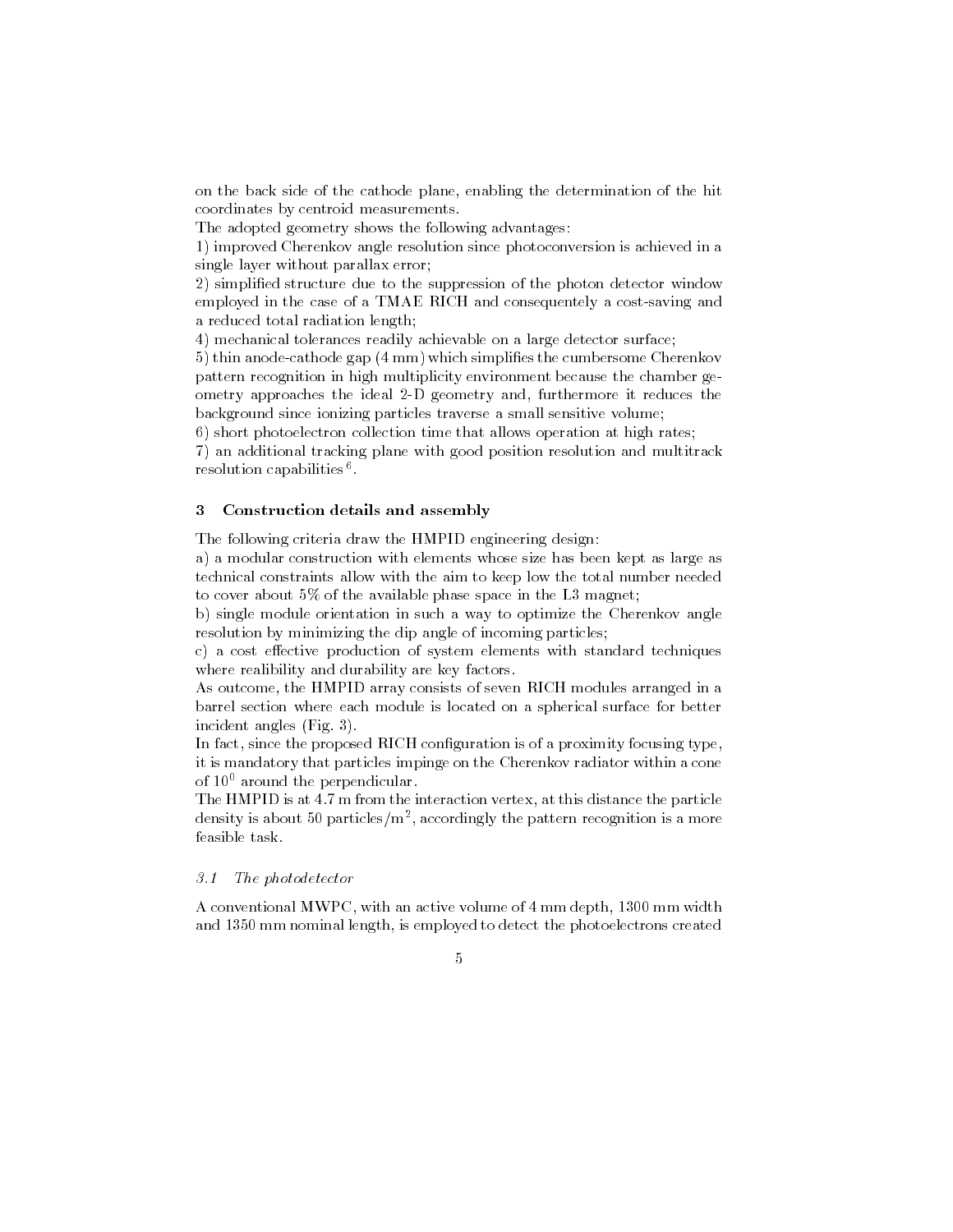

Figure 3: Perspective view of the HMPID layout with the seven RICH modules tilted according to their position with respect to the interaction vertex. The frame that supports the detectors is also shown.

by the photoconversion of Cherenkov photons on the CsI plane and charged tracks with good spatial resolution and high multihit recognition efficiency. The methane gas volume is closed on one side by an end-flange where 6 independent CsI photocathode boards of size 64x40 cm2 are installed and on the opposite side by an honeycomb panel that supports three  $C_6F_{14}$  radiator vessels placed at a distance of 98 mm from the anode wire plane (proximity gap). The anode plane is made of 300 gold plated tungsten wires, spaced 4 mm apart. The anode-cathode gap is 2 mm. The 20  $\mu$ m thick anode wires are soldered on a G-10 printed board with a precision of 0.1 mm and a tension of 50 g. On both the edges of the anode plane, thicker guard wires are installed to resist the boundary discontinuity of the electrostatic field. The wire gravitational sag is reduced by one precise MACROLON spacer glued onto the central part of the anode plane (Fig. 4). The second cathode plane is built out of 50  $\mu$ m diameter wires. A positive voltage of 2100 V applied to the anodes, while cathodes are grounded, provides a total gas gain of almost 105 .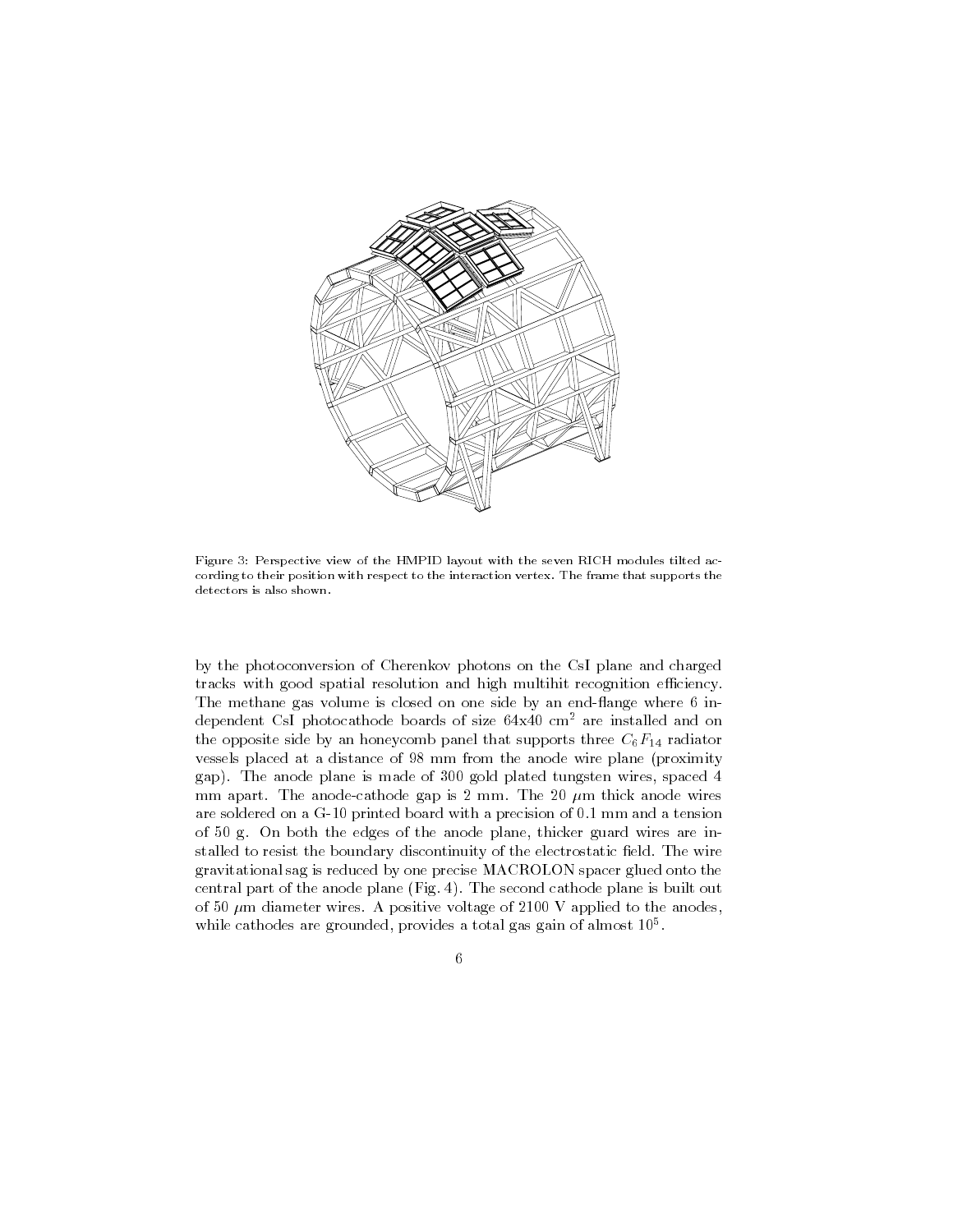



Figure 4: Top view of the photodetector anode plane with the wire support spacer. One CsI board, out of six forming the pad cathode plane, is also shown.

the "open geometry" i.e. the suppression of electrode elements that in TMAE photodetectors are specically implemented to prevent spurious avalanches from feedback photons. In fact, as it will be reported in the next section, the expected negligible background level does not require any complex blinding structure.

An aluminum alloy has been carefully selected as frame material to minimize outgassing into the chamber active volume. The gas tightness is ensured by soft O-rings placed in grooves in the chamber frames. Four gas inlets and outlets provide an uniform gas flow, at a pressure slightly above 1 bar, of 40 l/h. With this flow rate, the volume of each HMPID module is completely refreshed every 4 hours. Typical  $O_2$  and  $H_2O$  content, monitored at the outlet, is of 5-8 ppm.

#### 3.2The CsI photocathode

A specic R&D for the development of CsI photocathodes of large area was approved in 1992 by the DRDC at CERN under the name RD20  $^\circ$  .

RD26 achieved a break-through in CsI deposition techniques by developing a successful standardized technology of evaporating photocathodes, as large as  $50 \times 50$  cm $^{-1}$ , without the expensive and time-consuming implementation of  $^{-1}$ masking techniques <sup>8</sup> .

The pad cathode is built according to the criteria of having a stiff and flat plane made out of light materials (less than 0.01 %  $X_0$ ). The proposed solution is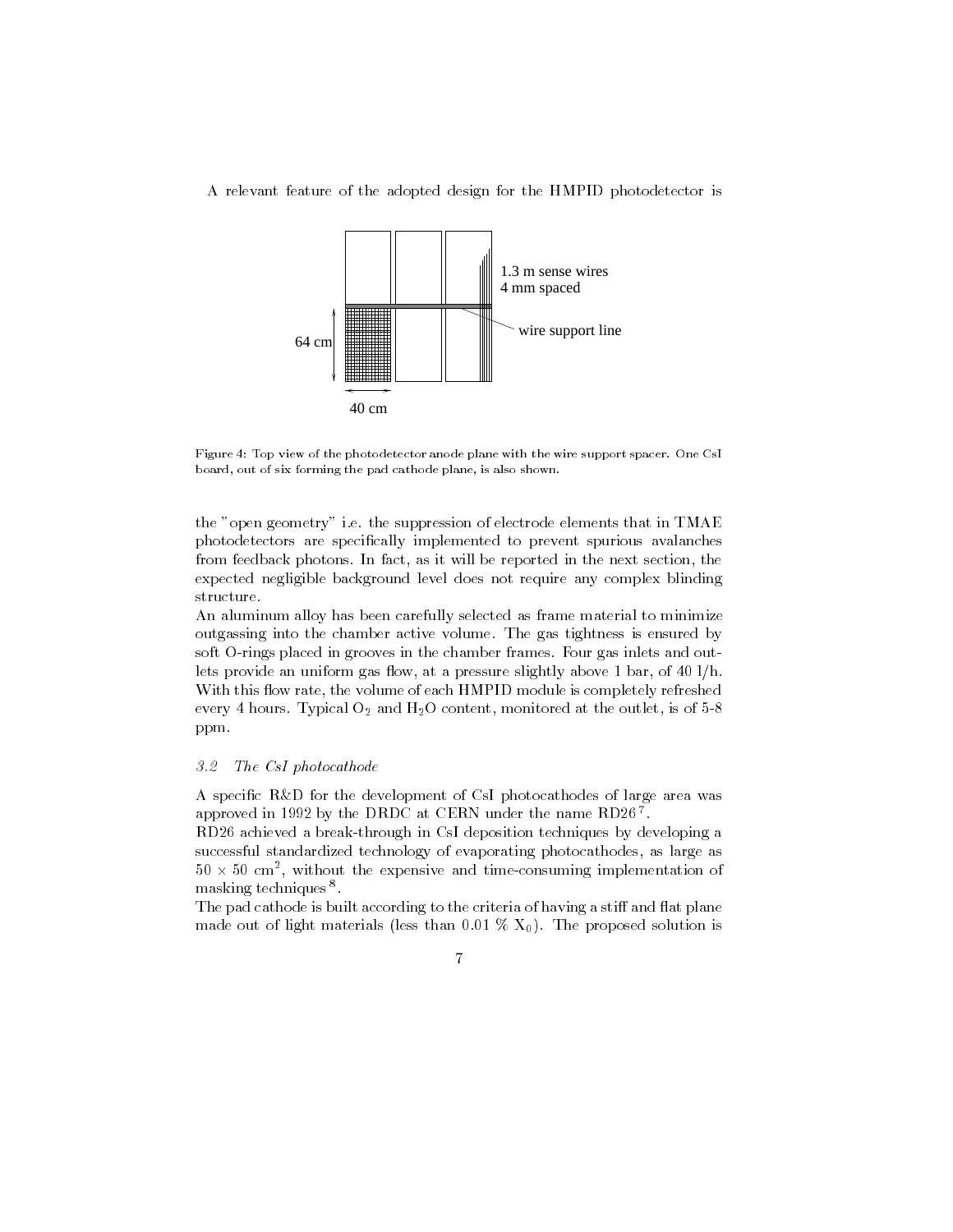a 40 mm thick slab of ROHACELL (density 30  $g/l$ ) sandwiched between two 0.8 mm thin foils of copper printed circuit boards.

The best CsI quantum efficiency  $(QE)$  is obtained by depositing at least 250 nm of CsI onto a printed circuit boards with a copper layer, accurately prepolished through mechanical and chemical treatments, subsequentely covered with a thick (7  $\mu$ m) chemically deposited nickel layer followed by a thinner  $(0.5 \mu m)$  layer of gold <sup>9</sup>.

.The photocathodes are prepared in a large evaporation stand, placed at CERN, equipped with four DC heated tungsten crucibles operated simultaneously to achieve an uniform CsI layer. During the deposition, the pad substrate is held at 50  $\rm{^0C}$ . A 12 hours post-deposition heat treatment at 60  $\rm{^0C}$ , under vacuum, is necessary to achieve the final Usi QE  $^{\circ}$  .

The installation of the photocathode boards in the MWPC is carefully performed by using a large volume glove box, flushed with Argon, that avoids any direct contact of the photosensitive film with air, in fact it is well known that although short exposures to air may be tolerable, the presence of water vapour produces unrecoverable loss in CsI QE <sup>9</sup> .

#### 3.3The liquid radiator vessel

The  $C_6F_{14}$  radiator vessel represents a critical part in the detector design. The rather high perfluorohexane and silica glass densities,  $1.68 \text{ g/cm}^3$  and  $2.1$ g/cm3 respectively, and the need to avoid pollution from the material in contact with the liquid radiator that would affect the transparency in the  $160 \div 220$ nm band, required a careful investigation and optimization.

The liquid radiator container, which is currently under study, consists of a tray made of NEOCERAM closed by a UV-grade fused silica plate. Their thickness and size have been carefully optimized by investigating the best compromise between the detector total radiation length and the per
uorohexane hydrostatic pressure, in the current geometry the quartz window is 5 mm thick, while the NEOCERAM base plate is 4 mm thick. Moreover, given the quantum efficiency achieved so far, the radiator thickness is chosen 10 mm for an optimal Cherenkov angle resolution.

NEOCERAM is a glass-ceramic material, thermally compatible with the fused silica (thermal coefficient 0.5  $10\,$   $^\circ$  C  $^+$ ). The vessel elements are glued together with Araldite AW106. The liquid radiator inlet and outlet are obtained by inserting two stainless steel pipes on the opposite edges of the NEOCERAM tray, the outlet always being at the highest location.

To withstand the hydrostatic pressure, eighteen cylindrical spacers are glued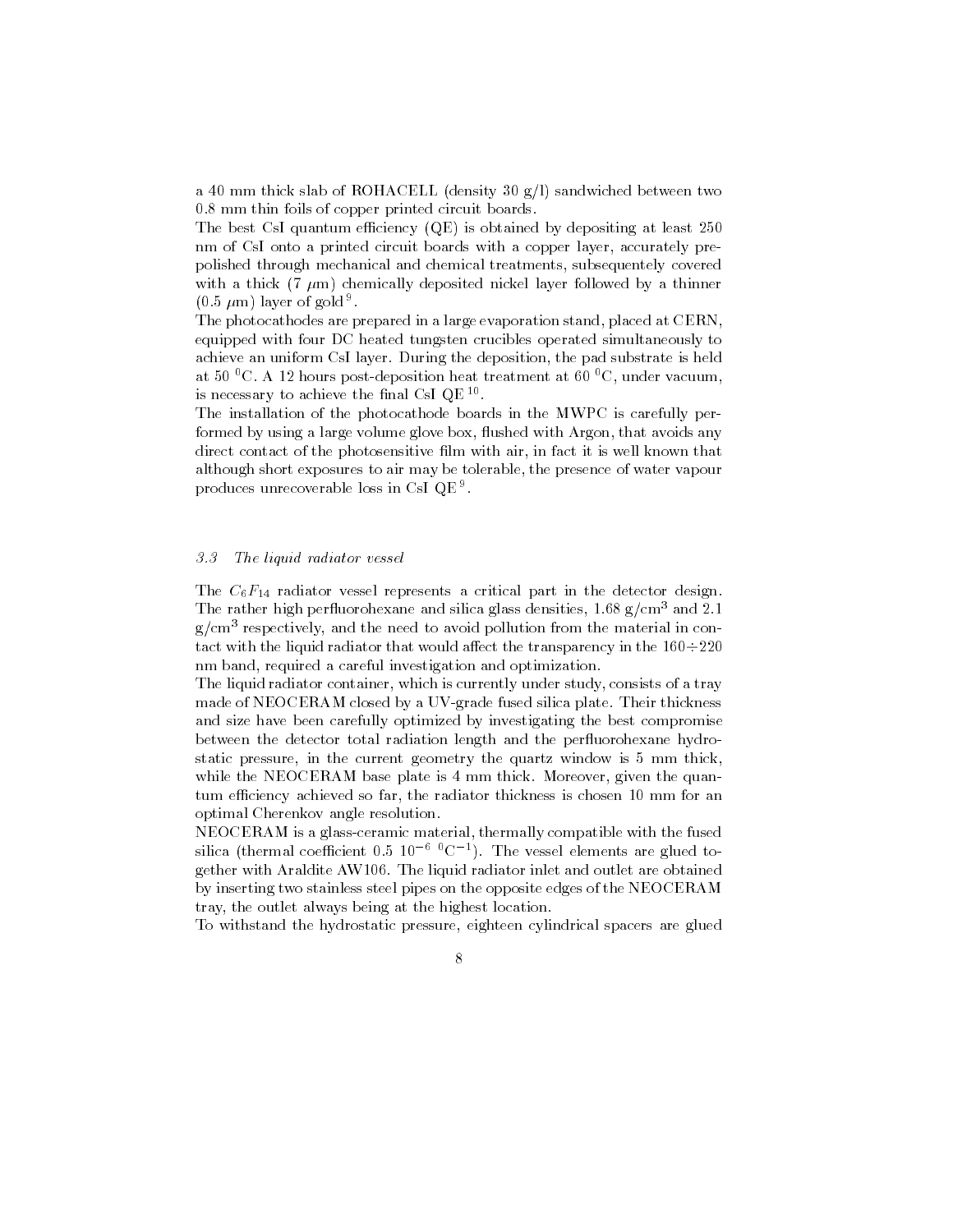to the NEOCERAM bottom plate on one side and the quartz window on the other side. Spacers consist of fused silica rods with a diameter of 10 mm placed in two rows of 9 equi-spaced elements.

Each HMPID module has three independent radiator trays of 1330x413 mm2 , supported by a stiff composite panel made out by sandwiching 50 mm of an aramide-bre epoxy honeycomb material between two 0.5 mm thin layers of aluminum (Fig. 5). The HMPID geometrical acceptance is determined by the



Figure 5: Perspective view of the HMPID honeycomb panel with the three radiator vessels.

modular structure of the detector and by the modularity of the quartz windows, it is about 70% in the present engineering design.

The radiator vessel and the contained fluid dominate the bulk of the detector material, estimated to be 16%  $X_0$  (table 1). A full scale vessel prototype has been realized to prove the mechanical viability of the adopted solution. Strains and deflections of the vessel elements have been measured by strain gauges during tests in several hydrostatic conditions.

### 3.4 The readout electronics

Considering the large number of channels in use ( $\simeq$  16000 per m<sup>2</sup>), a dedicated electronics has been developed to better exploit the potentialities of the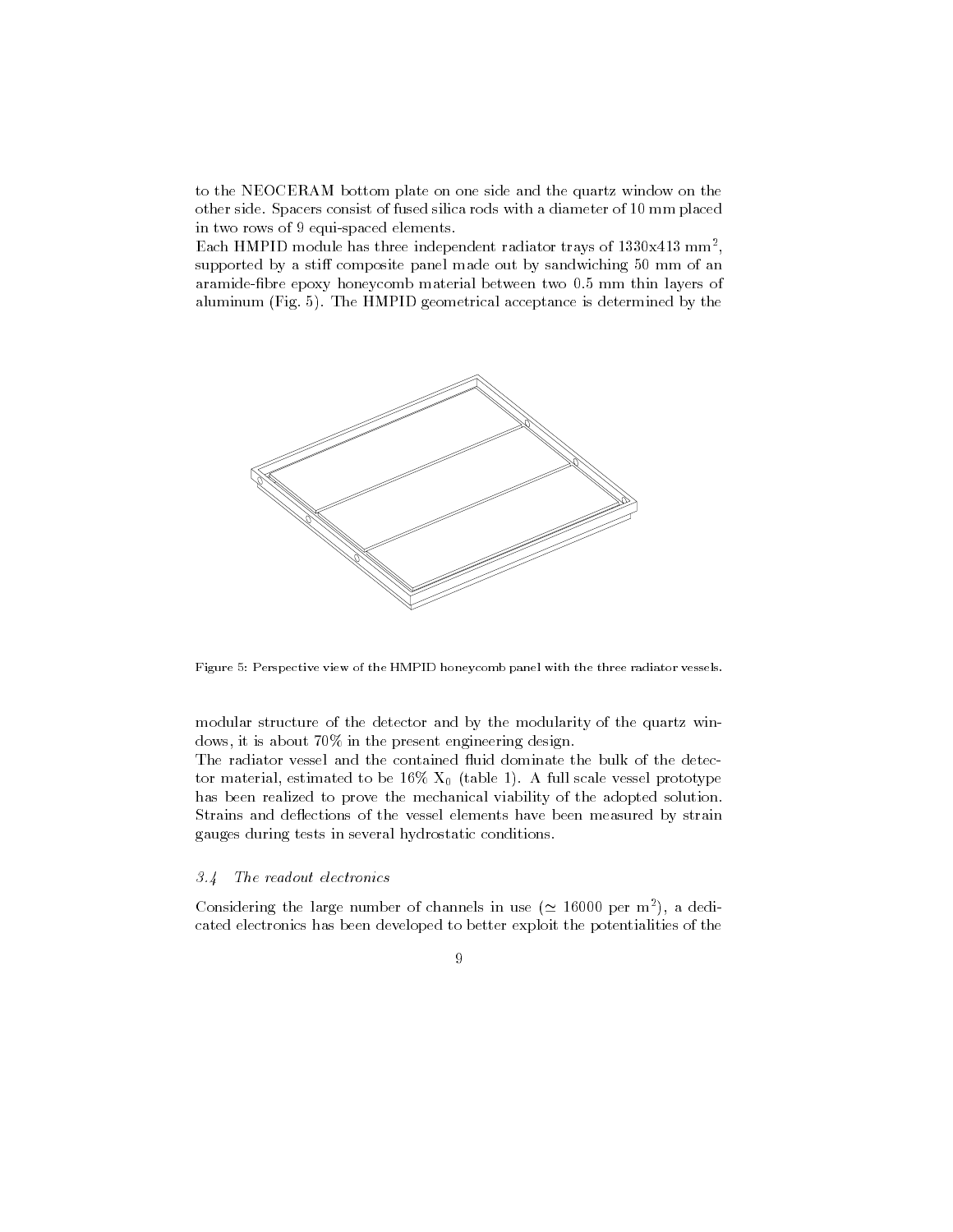Table 1: Mass composition of the HMPID module

| <i>Material</i>                    | Thickness(mm) | $X/X_0$ |
|------------------------------------|---------------|---------|
| Honeycomb back panel               | 50            | 0.02    |
| Neoceram plate                     |               | 0.03    |
| $Quartz$ window                    |               | 0.04    |
| $C_6F_{14}$                        | 10            | 0.05    |
| Photocathode plane and electronics |               | 0.02    |

Table 2: Specifications of the 0.7  $\mu$ m version of the GASSIPLEX chip

| Noise(r.m.s.)               | 650 $e$ at 0 $pF$         |
|-----------------------------|---------------------------|
| Noise slope                 | < 11 e r.m.s./pF          |
| $Min-max input$ sensitivity | 4-10 $mV/fC$              |
| Baseline recovery           | $< 0.5\%$ after 6 $\mu$ s |
| Peaking time                | $1.1 - 1.3 \mu s$         |
| Power consumption           | <8mW/ch                   |
| Analog read $-$ out speed   | 10 $MHz$                  |

CsI-RICH technique with cost effectiveness in mind.

A favourable factor is the low interaction rate expected when LHC is operated with lead ions at the luminosity of  $2\cdot10^{27}$  cm  $^{-2}s^{-2}$ . The interaction rate will likely reach about  $10^4$  Hz for minimum bias collisions, a small fraction of which, approximately  $2 \div 3\%$ , corresponds to the most interesting central collisions with maximum particle production. Consequently, the number of digital elements can be reduced by using a certain level of multiplexing in the analog signal processing.

A VLSI front-end chip, referred as GASSIPLEX, based on a 16 channels analog multiplexed scheme operated in Track and Hold (T/H) mode has been designed. A specific filter, that takes into account the MWPC input current shape, performs a base line restoration at 0.5% of the peak amplitude in less than 6  $\mu$ s. The signal of the shaping stage peaks at 1.2  $\mu$ s corresponding to the latency of the zero level trigger that sends the T/H signal. The performances of the GASSIPLEX are summarized in table 2.

The read-out architecture is organized as a Multi Chip Module (MCM)<sup>11</sup> com-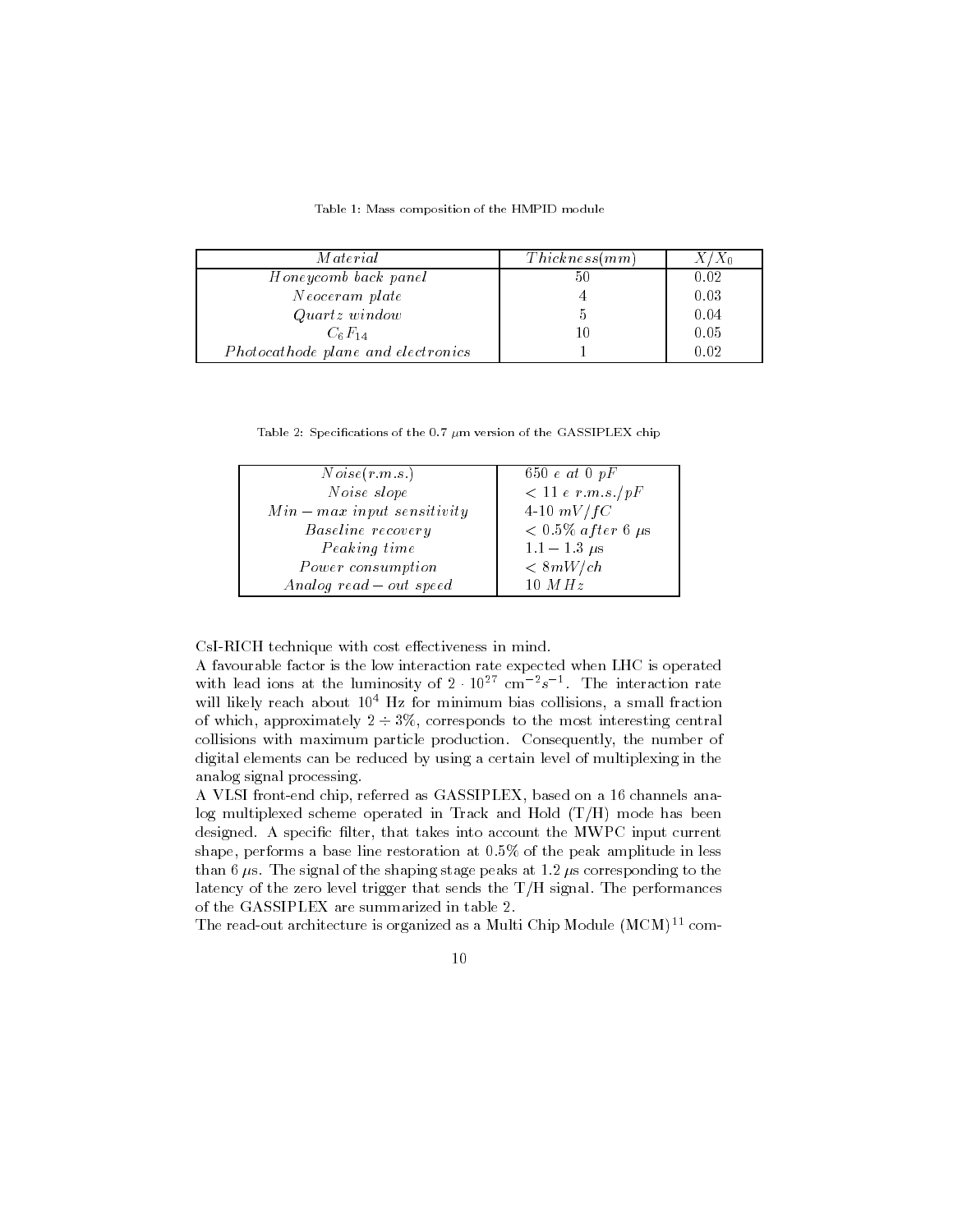posed of 4 "daisy chained" GASSIPLEX's followed by a single 10 bit-ADC and a logic C-MOS chip, referred as DILOGIC, performing the necessary zero suppression for sparse read-out. The full processing time of the 64 channels of a MCM takes  $8 \mu s$  to provide digitized data, amplitudes and addresses, stored in a FIFO memory ready to be transported via optical link to the central data recording system.

The electronics is uniformely distributed on the back side of the cathode pad plane. Electrical connections are achieved through Kapton buses which are directly soldered on the ends of the traces that carry signals from the pads to the MCM board. (Fig. 6).



Figure 6: Cut away view of the HMPID CsI-RICH showing separately each detector component. Kapton buses that carry signals from the pads to the readout electronics are also

#### PS and SPS beam test results  $\overline{4}$

During the past three years, the performance of 32 large size photocathodes has been evaluated by exposing them to various test beams at CERN-PS(T11) and SPS(H4). PCs of size  $30x30$  cm<sup>2</sup> have been tested using our first Fast- $R_{\rm I}$ CH prototype  $^{-1}$  while the PCs of final HMPID size (04x40  $cm^{-}$ ) have been installed on a larger RICH prototype representing 2/3 of the ALICE module.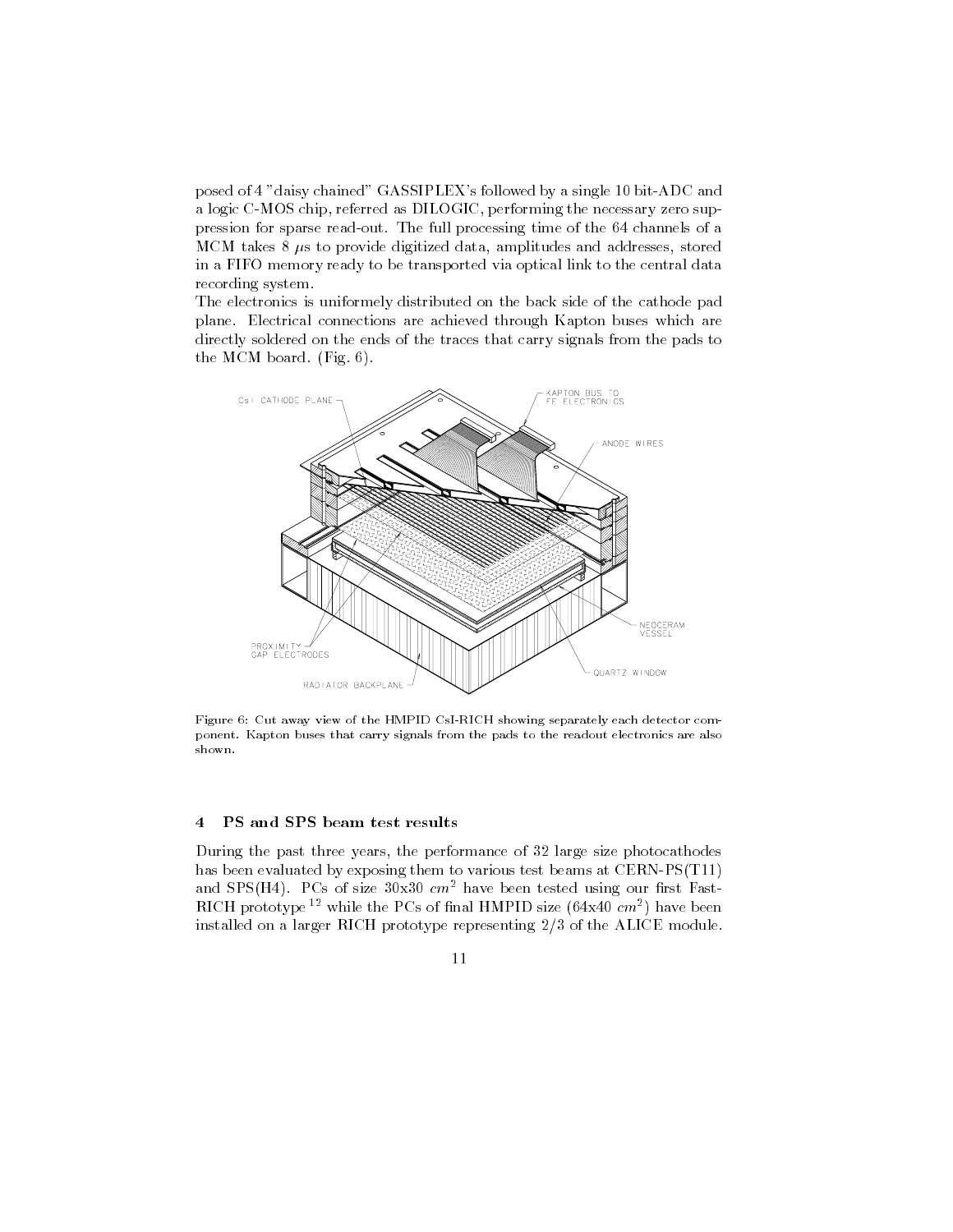Small photocathodes, as well as full HMPID size one, have been used with  $C_6F_{14}$ .

The sensitivity of the current FE electronics (GASSIPLEX) allows to operate the photodetector at a total gain lower than 2\*105 , with a mean noise performance of 1200 electrons r.m.s. for 13000 channels. The chamber is operated in a proportional mode showing a pure exponential shape for the pulse height distribution obtained with single electrons <sup>12</sup>. A 3  $\sigma$  threshold corresponds to a 95% efficiency for detecting single electrons.

The exposure to minimum ionizing particles (MIP), at 10 kHz rate, causes a current of less than 6 nA at 2\*105 gain, due to both particle and Cherenkov photoelectron ionisations into the MWPC gap. Under these conditions, the detector has demonstrated a very stable operation over test periods of months, with practically no instabilities such as micro discharges. The levels of oxygen and water vapor in the operating gas,  $CH_4$ , have been kept below 50 ppm and 8 ppm in the small and large prototypes, respectively.

The main features in detecting Cherenkov rings from pions of high beta (PS beam at  $3 \text{ GeV}/c$  and and SPS beam at  $350 \text{ GeV}/c$  at normal incidence using a 10 mm thick  $C_6F_{14}$  radiator are the following:

1) an average number of 16 photoelectrons per ring (Fig. 7a);

2) an angular resolution of 7.4 mrad per photon (Fig. 7b);

3) an average background due to photon feedback (essentially generated by the charged track avalanches) that increases with the chamber gain and is lim-



Figure 7: a) number of resolved photoelectrons per event, b) reconstructed Cherenkov angle per photon.

ited at the highest gain to about 1.5 hit per ring found outside the fiducial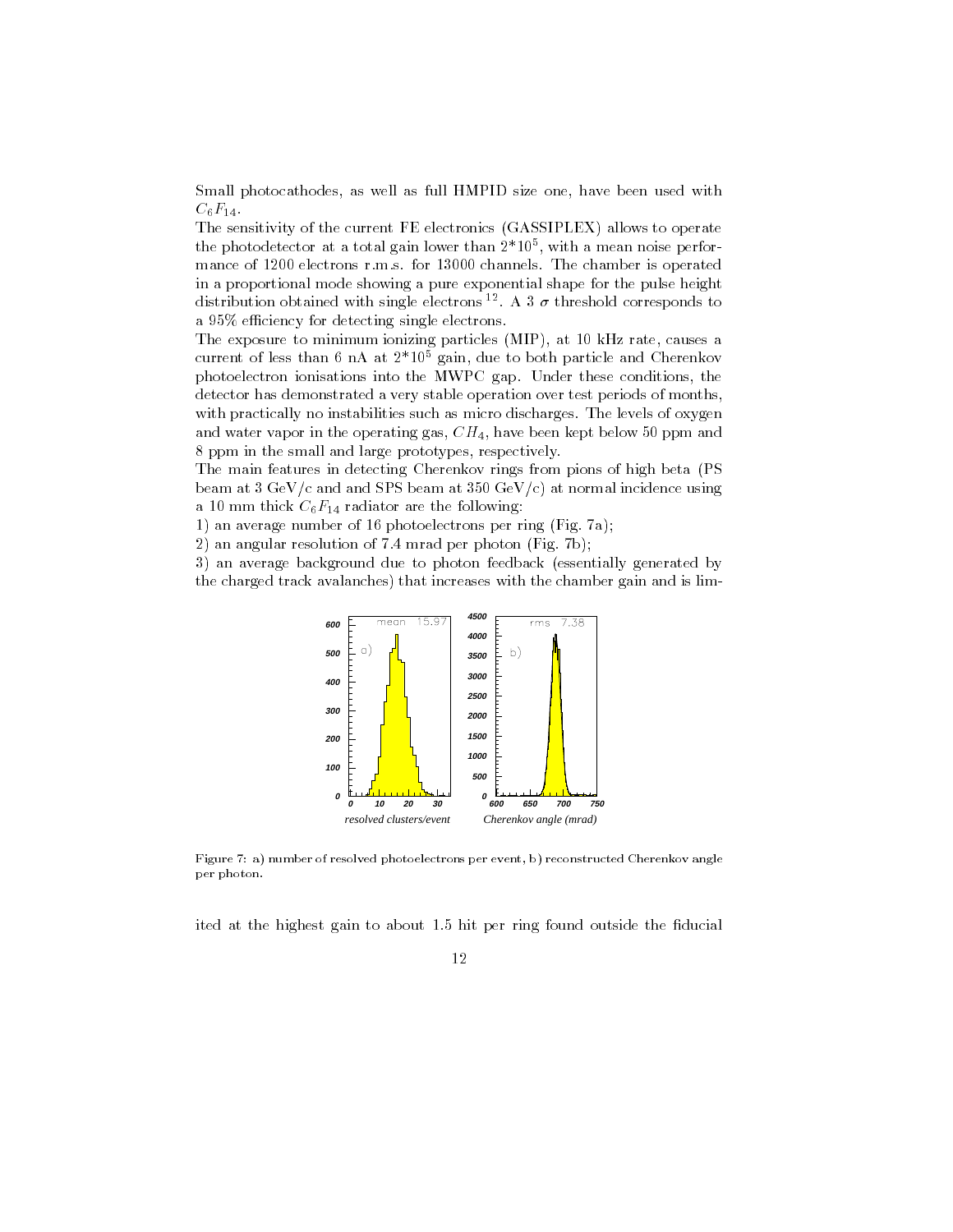Cherenkov area.

Photocathode performances have been steadily reproduced for each of the 13 PC's where the substrate and CsI layer processings were implemented according to the treatment described in Section 3.2. Moreover the photocathode behaviour has been found stable over 2 years: when not used, CsI-PC's were kept under constant protection with an argon flow.

Furthemore a detector with a CsI photocathode total area of  $0.4 \text{ m}^2$  has been used in a lead ion run as a Threshold Imaging Cherenkov detector by the NA44 collaboration with satisfactory results <sup>--</sup>.

In parallel to the PS tests, an extensive ongoing investigation on a 130x80 cm2 prototype has been undertaken to validate the engineering design adopted and to study pattern recognition issues under expected background conditions.

An initial period of test with the 340 GeV/c pion beam at CERN-SPS has been performed for three consecutive weeks in September and October 1997.

A system for the circulation and purification of  $C_6F_{14}$  that includes monitoring and control features has been specifically built.

Fig. 8 shows the perfluorohexane transmission in the UV region before and after purification by passage through a molecular sieve.  $C_6F_{14}$  was provided by the PERFORMANCE FLUID Division of 3M Corporation, item PF-5060. During the run period, the levels of oxygen and water vapour in the gas volume



Figure 8:  $C_6F_{14}$  transmission plots before and after the molecular sieve purification.

were always below 20 ppm and 3 ppm respectively due to the very low out-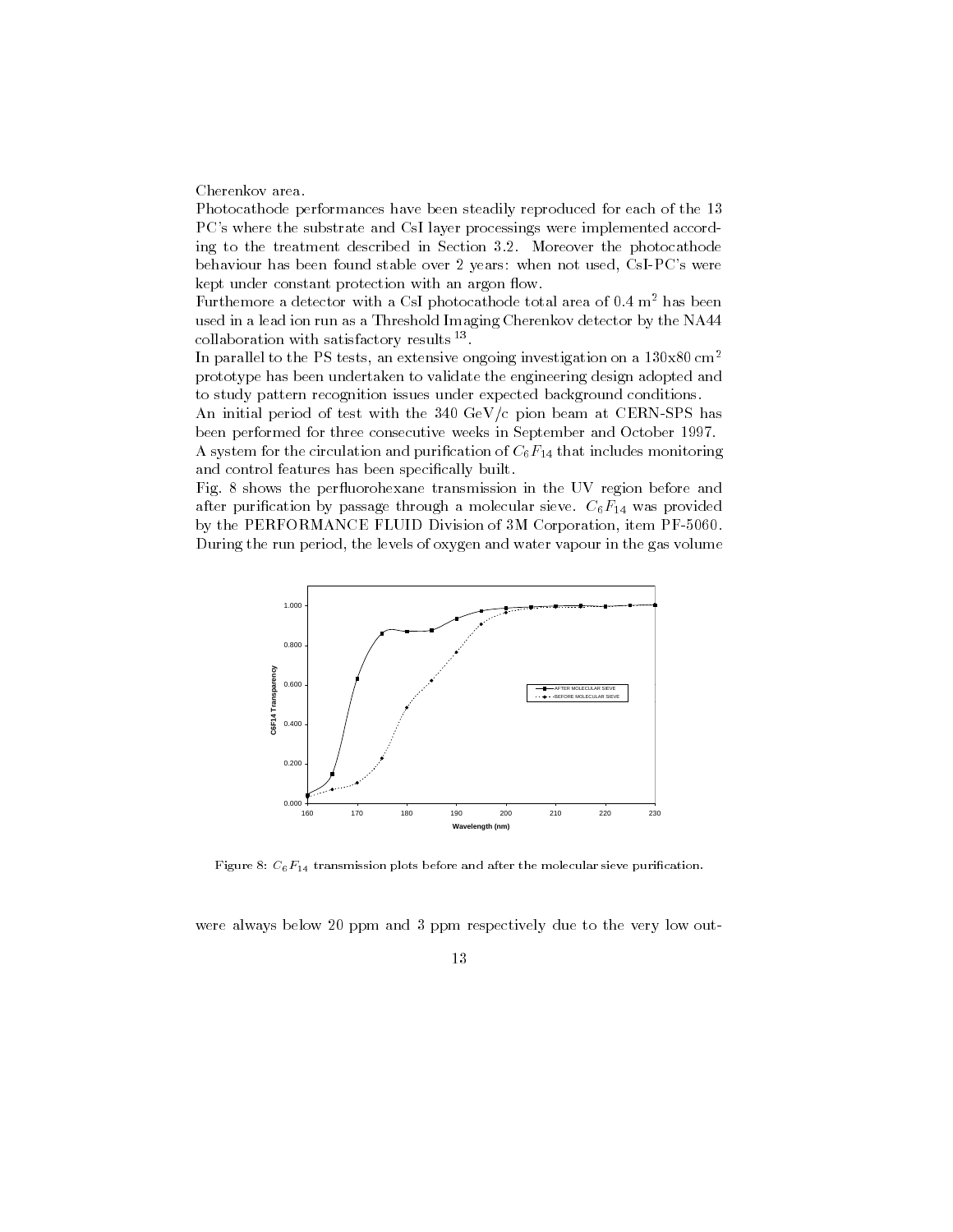gassing rate of the prototype.

A telescope of three multiwire chambers measured the direction of each incident particle. Scintillator counters defined the beam and the trigger.

The system has worked flawlessly without any intervention. Data were collected at different particle densities from few particles per m<sup>2</sup> to more than 50 particles per m2 . A fully reconstructed SPS event is shown in (Fig. 9), the analysis of the entire data set is in progress.



Figure 9: Display plot showing an SPS event. Three tracks are reconstructed by using the tracking chamber telescope, the associated rings are shown in the HMPID prototype.

## 5 Particle identification capability

The most serious challenge to the HMPID performance is the pattern recognition in the presence of a large number of photons. A full GEANT simulation of LHC events at the position of the HMPID that takes into account the secondary particles produced in the HMPID itself has been developed to assess the pattern recognition capabilities. The simulation of the MWPC response has been based on experimental data acquired with prototypes using minimum ionizing particles and single photoelectrons.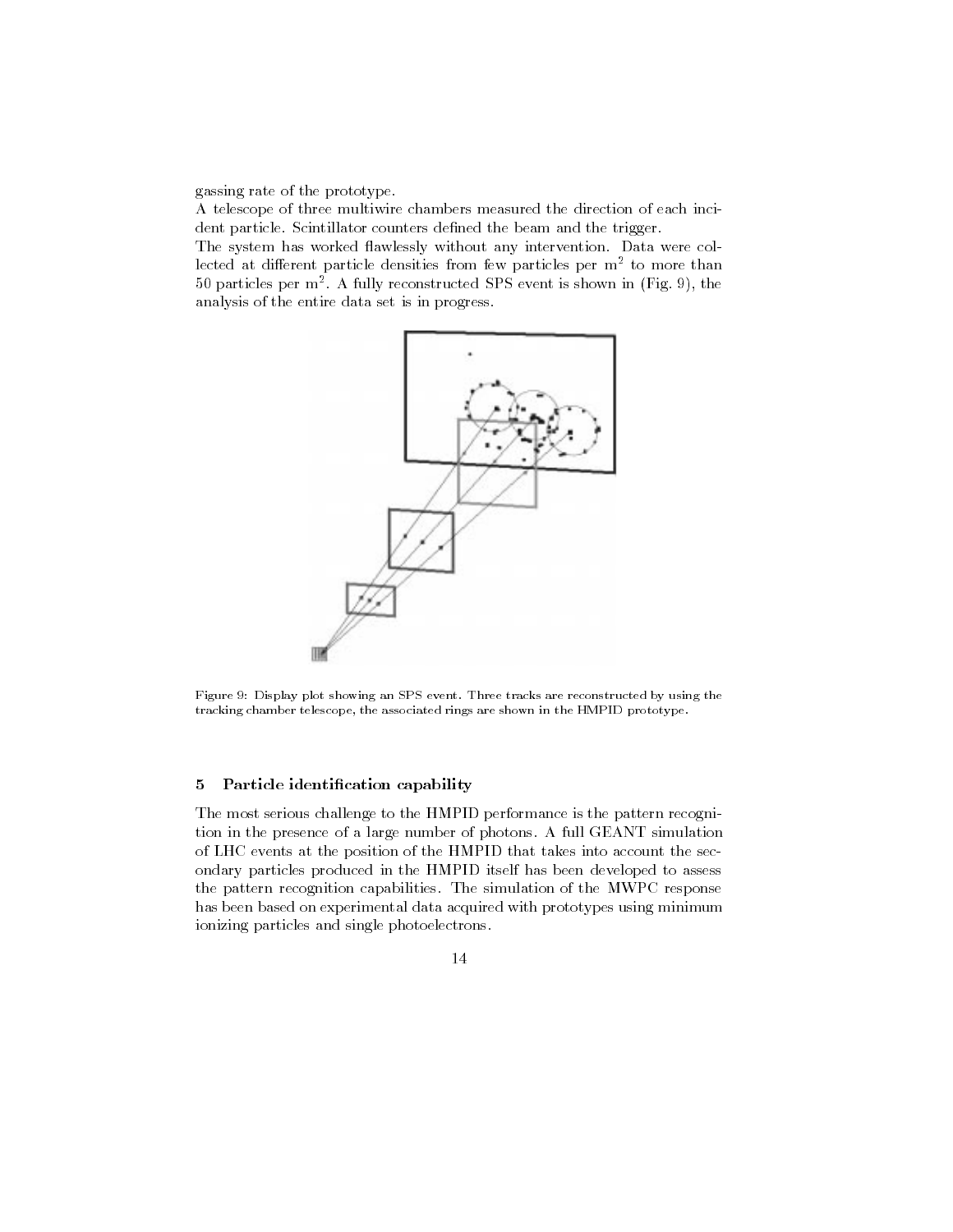A reconstruction method based on a one-dimensional \Hough-like" transform that maps the pad coordinate space directly to the Cherenkov angle parameter space has been applied to analyse the simulated events <sup>--</sup>.

The results indicate that a satisfactory PID may be achieved for densities up to 50 particles/ $m^2$  at the quantum efficiencies presently obtained on large photocathodes:  $3 \sigma \pi / \kappa$  separation at 2.7 GeV/c 1.

A test with very high particle density is planned by November 1998 with heavy ion beams at CERN-SPS. It will represent the ultimate test of feasibility for the RICH concept in HMPID.

## 6 Conclusions

ALICE is a  $4\pi$  detector with emphasis on particle identification, high granularity and precise impact point localization. To meet the requirements for particle identification in the region above  $1 \text{ GeV/c}$ , an approach based on the RICH technique with photodetectors having a true bi-dimensional readout has been proposed and investigated.

The proposed modular design should allow a simple and cost effective scheme, consisting of a classical MWPC operated at normal temperature and pressure, and of a liquid radiator  $(C_6F_{14})$ .

Pattern recognition can be successfully implemented on high density events (50 tracks per m2 ), since an analog pad read-out scheme provides ecient discrimination between ionizing particle and Cherenkov photoelectron signals.

Conceptual engineering studies have been carried out for the base module and the mechanical viability of the choosen solution has been demonstrated on large scale prototypes.

Although the application of CsI in large area Cherenkov counters is a new development with unexplored risks associated with the manufacture, handling during assembly and maintenance during operation, extensive beam tests with a realistic mechanical layout proved that all components function reliably.

## Acknowledgements

We are grateful to L. Dell' Olio, D. Dell'Olio, N. Facchini, E. Gaumann, L. Liberti and V. Valentino for their competent and continuous support on the development of the NEOCERAM vessel.